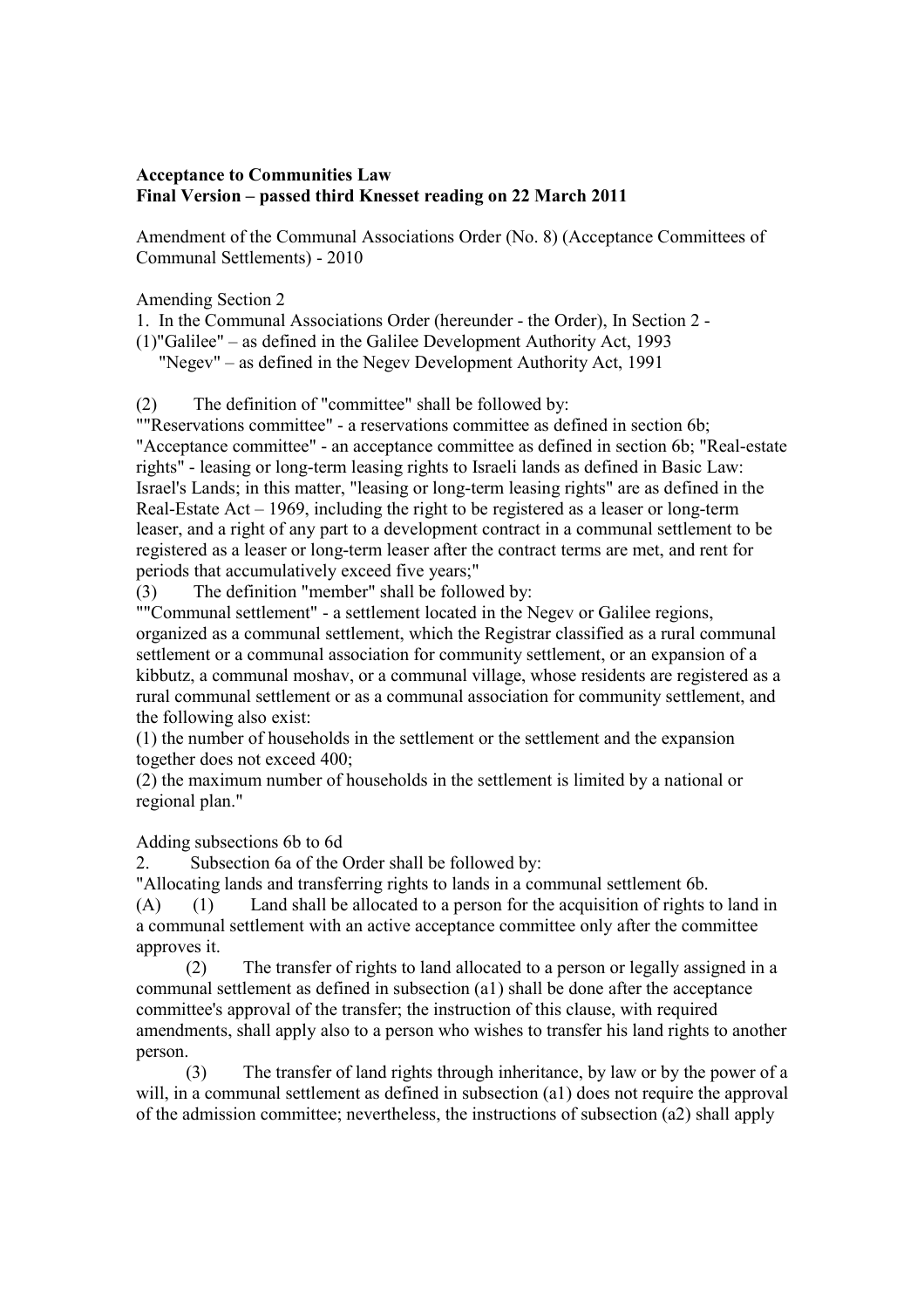to the inheritor, by law or by the power of a will, who wishes to transfer his land rights to another person.

(B) (1) An acceptance committee of a communal settlement shall comprise five members: two representatives of the communal settlement; a member of the movement to which the communal settlement belongs or is a member of – and if that settlement does not belong to or is not a member of any movement as noted, or if the movement waived its right to be represented in the committee – another member of the communal settlement; a representative of the Jewish Agency or WZO; a representative of the regional council under whose jurisdiction that settlement is located.

 (2) The representative of the regional council on the acceptance committee shall be the head of that regional council or his deputy, or a council employee they shall appoint, provided they are not residents of the settlement in question, and will serve as the committee chairperson.

(C) Should the acceptance committee turn down the application of a candidate for residence in the communal settlement, it must provide him with a resolution explaining its decision.

(D) The candidate and the communal settlement may file their reservations with the acceptance committee's resolution, which shall be viewed by a reservations committee. (E) The reservations committee shall comprise five members: a public personality

with an education in law, social work, or behavioral sciences, who will be appointed by the Minister of Justice and serve as the committee's chairperson; the Registrar of Communal Associations or his deputy; an employee of the Land of Israel Authority; an employee of the Ministry of Welfare and Social Services; and an employee of the Ministry of Agriculture's Rural Development Department.

(F) The reservations committee may cancel a resolution of the acceptance committee, approve it, or send it back to that committee to reconsider.

The Considerations of the Acceptance Committee 6c.

(A) The acceptance committee may turn down a candidate for membership in a communal settlement based on one or more of the following considerations only:

(1) The candidate is a minor;

(2) The candidate lacks the means required to build a home in the communal settlement within the period of time stipulated in the land allocation agreement;

(3) The candidate does not intend to make the communal settlement the center of his life;

(4) The candidate is not right for social life in the community. A decision to refuse a candidate based on this consideration shall be based on an expert opinion;

(5) The candidate does not match the socio-cultural fabric of the settlement and there is reason to assume he might harm it;

(6) Unique characteristics of the communal settlement or acceptance terms as stipulated in the association's codex, if there are any, provided they are approved by the Registrar.

(B) When making the considerations specified in subsection (A), the acceptance committee will have to consider the settlement size, age, durability, and the nature of its population.